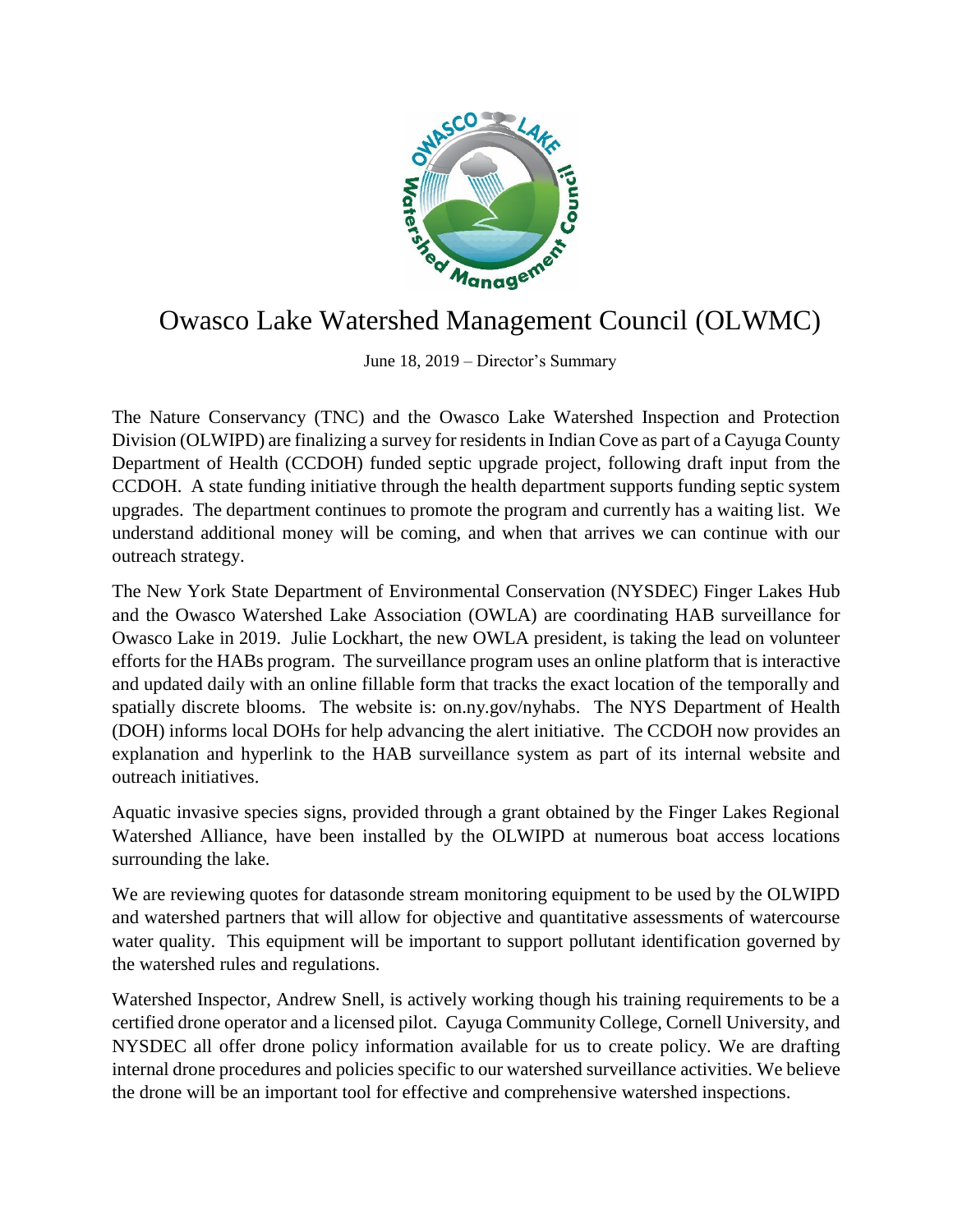The Watershed Inspection Committee is discussing position requirements and expectations for an upcoming deputy inspector position for the OLWIPD. The committee is currently drafting the position description to be posted for recruitment in the near future.

The Town of Owasco made a shared services agreement with vacuum truck cleanouts for Village of Moravia. The flood prone village remains a target for enhancing watershed resiliency. Cayuga County Public Works announced its willingness to collaborate with Cayuga County Soil and Water Conservation District (CCSWD) to implement flood mitigation projects on Oakhill Road, fulfilling the match requirement for the grant funded projects CCSWD already has under its prevue.

Local steel mill, Nucor, has presented the possibility of using its refinery waste product, slag, for phosphorus (P) uptake from agricultural runoff. Several research projects have indicated the success of using slag for P-absorption and removal, yet there are potential concerns with residual metals and pH effects. Slag has a beneficial use determination (BUD), regulated by the NYSDEC, and is typically used for fill material for building roads. We may consider approaching the NYSDEC to allow for a pilot project using slag for P remediation. USDA grants for farmers have supported similar pilot projects elsewhere.

Members of the OLWMC, OLWIPD, Cayuga County Health and Planning Departments, and NYSDEC met on May 29th to discuss a number of issues where our watershed partners are seeking state level support and guidance. Disqualifying the statements of a few unqualified individuals, the NYSDEC provided a thorough report on the conditions at the Village of Moravia wastewater treatment facility (WWTF) that confirmed the facility meets the standards and specifications of NYS. The City of Auburn has offered to give support for industrial pre-treatment programming for the village that streamlines regulations for industry discharges to the WWTF.

We are petitioning for state-level tributary watershed regulatory protections through reclassification of tributaries watershed-wide. A draft watershed-wide stream reclassification petition was shared with personnel from NYSDEC Region 7. A meeting is scheduled for June 19<sup>th</sup> to discuss the petition and allow the department to provide feedback before its submission to the Albany office.

Many of the administrative needs are in place on the NYS grants portal to allow for the OLWMC to independently propose projects for grant funding at the state level. As part of this process, we were made aware of the need for a financial audit. Scheduling for this required audit is underway.

The NYSDEC provided its link to the website containing the Advanced HABs Monitoring Buoy data for Seneca, Skaneateles & Owasco Lakes. The program offers great transparency and all data are available for downloading.<https://ny.water.usgs.gov/maps/habs/>

We are working to introduce Owasco Lake Watershed small dairy farms to the Dairy Acceleration Program (DAP) through Cornell's ProDairy Program. The initiative is to allow eligible farmers who do not have a nutrient management plan or who have an outdated plan to take advantage of DAP funds to get one. On June 14<sup>th</sup>, outreach roles were discussed among Cornell program representatives, Cornell Cooperative Extension, CCSWCD, and the OLWMC.